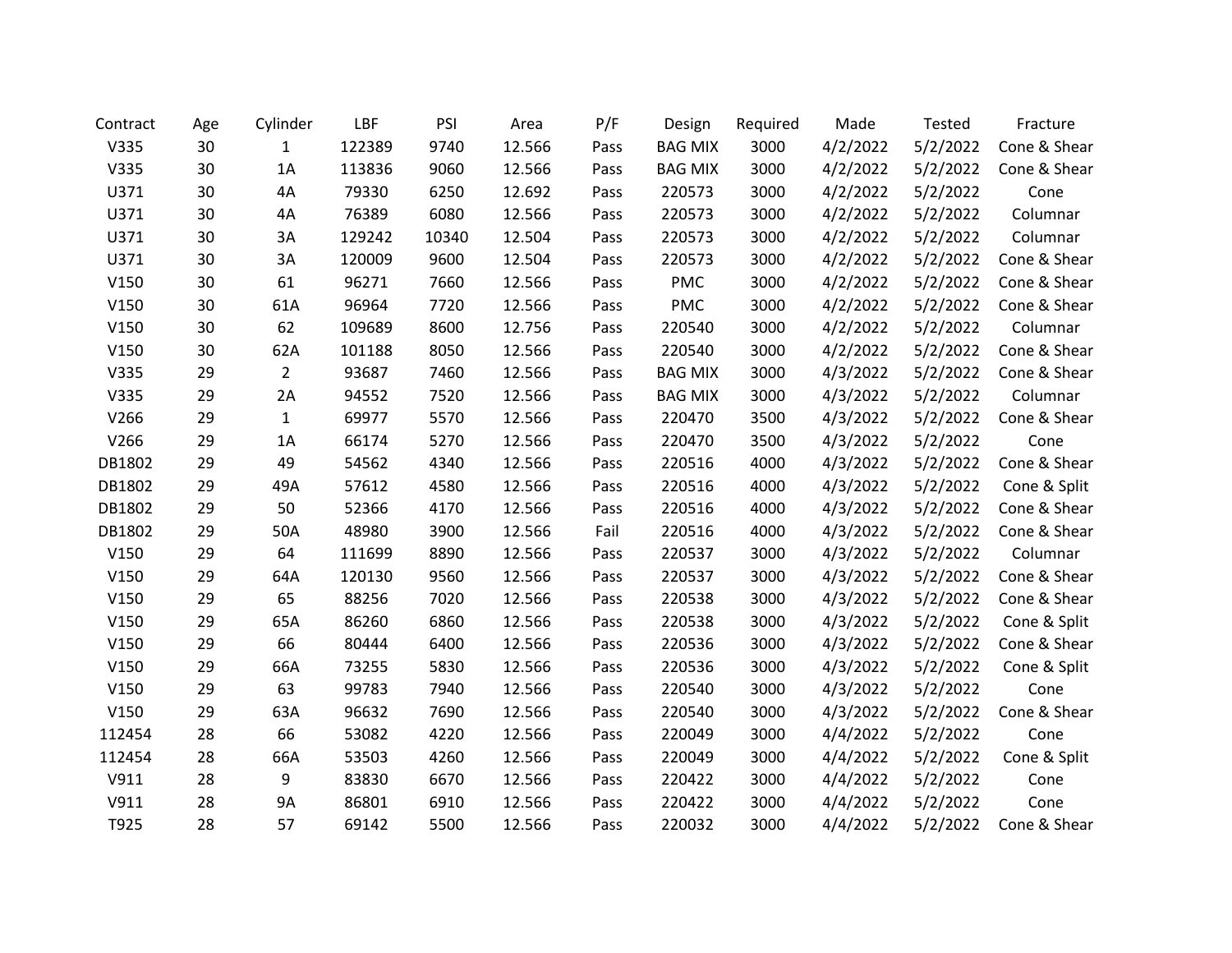| T925   | 28 | 57A           | 67524  | 5370 | 12.566 | Pass | 220032         | 3000 | 4/4/2022 | 5/2/2022 | Columnar     |
|--------|----|---------------|--------|------|--------|------|----------------|------|----------|----------|--------------|
| V902   | 28 | 25A           | 73763  | 5870 | 12.566 | Pass | 220478         | 3000 | 4/4/2022 | 5/2/2022 | Cone         |
| V902   | 28 | 25A           | 75996  | 6050 | 12.566 | Pass | 220478         | 3000 | 4/4/2022 | 5/2/2022 | Cone         |
| DB1901 | 28 | 3             | 84641  | 6740 | 12.566 | Pass | 220555         | 3000 | 4/4/2022 | 5/2/2022 | Cone & Shear |
| DB1901 | 28 | 3A            | 82542  | 6570 | 12.566 | Pass | 220555         | 3000 | 4/4/2022 | 5/2/2022 | Columnar     |
| V335   | 28 | 3             | 63113  | 5020 | 12.566 | Pass | <b>BAG MIX</b> | 3000 | 4/4/2022 | 5/2/2022 | Cone & Shear |
| V335   | 28 | 3A            | 61688  | 4910 | 12.566 | Pass | <b>BAG MIX</b> | 3000 | 4/4/2022 | 5/2/2022 | Cone & Split |
| U224   | 28 | 180A          | 54682  | 4350 | 12.566 | Pass | 220321         | 3000 | 4/4/2022 | 5/2/2022 | Cone & Split |
| U224   | 28 | 180A          | 65725  | 5230 | 12.566 | Pass | 220321         | 3000 | 4/4/2022 | 5/2/2022 | Cone & Split |
| V915   | 28 | 8             | 60918  | 4850 | 12.566 | Pass | 220277         | 3000 | 4/4/2022 | 5/2/2022 | Cone & Shear |
| V915   | 28 | 8A            | 65790  | 5240 | 12.566 | Pass | 220277         | 3000 | 4/4/2022 | 5/2/2022 | Columnar     |
| V259   | 28 | 4             | 104977 | 8350 | 12.566 | Pass | 220304         | 3000 | 4/4/2022 | 5/2/2022 | Cone         |
| V259   | 28 | 4A            | 101940 | 8110 | 12.566 | Pass | 220304         | 3000 | 4/4/2022 | 5/2/2022 | Cone         |
| V223   | 28 | 8             | 103321 | 8220 | 12.566 | Pass | 220305         | 4000 | 4/4/2022 | 5/2/2022 | Cone         |
| V223   | 28 | 8A            | 94915  | 7550 | 12.566 | Pass | 220305         | 4000 | 4/4/2022 | 5/2/2022 | Cone & Shear |
| V077   | 28 | 7             | 60182  | 4790 | 12.566 | Pass | 226115         | 3000 | 4/4/2022 | 5/2/2022 | Cone & Split |
| V077   | 28 | 7A            | 60088  | 4780 | 12.566 | Pass | 226115         | 3000 | 4/4/2022 | 5/2/2022 | Cone & Shear |
| S182   | 28 | 134           | 89827  | 7150 | 12.566 | Pass | 220097         | 3000 | 4/4/2022 | 5/2/2022 | Cone         |
| S182   | 28 | 134A          | 81945  | 6520 | 12.566 | Pass | 220097         | 3000 | 4/4/2022 | 5/2/2022 | Cone         |
| V312   | 28 | 6             | 66911  | 5320 | 12.566 | Pass | 220005         | 3000 | 4/4/2022 | 5/2/2022 | Columnar     |
| V312   | 28 | 6A            | 72604  | 5780 | 12.566 | Pass | 220005         | 3000 | 4/4/2022 | 5/2/2022 | Columnar     |
| U315   | 28 | JB174         | 79359  | 6320 | 12.566 | Pass | 220343         | 3000 | 4/4/2022 | 5/2/2022 | Columnar     |
| U315   | 28 | <b>JB174A</b> | 80917  | 6440 | 12.566 | Pass | 220343         | 3000 | 4/4/2022 | 5/2/2022 | Cone & Shear |
| V124   | 28 | 14A           | 74209  | 5910 | 12.566 | Pass | 210712         | 3500 | 4/4/2022 | 5/2/2022 | Cone & Shear |
| V124   | 28 | 14B           | 73149  | 5820 | 12.566 | Pass | 210712         | 3500 | 4/4/2022 | 5/2/2022 | Columnar     |
| U011   | 28 | 96            | 63121  | 5020 | 12.566 | Pass | 220104         | 3000 | 4/4/2022 | 5/2/2022 | Cone & Shear |
| U011   | 28 | 96A           | 65100  | 5180 | 12.566 | Pass | 220104         | 3000 | 4/4/2022 | 5/2/2022 | Cone & Shear |
| U011   | 28 | 95            | 58707  | 4670 | 12.566 | Pass | 220104         | 3000 | 4/4/2022 | 5/2/2022 | Cone & Shear |
| U011   | 28 | 95A           | 58874  | 4690 | 12.566 | Pass | 220104         | 3000 | 4/4/2022 | 5/2/2022 | Cone & Split |
| V053   | 28 | 14            | 117435 | 9350 | 12.566 | Pass | 220271         | 3000 | 4/4/2022 | 5/2/2022 | Cone         |
| V053   | 28 | 14A           | 113787 | 9050 | 12.566 | Pass | 220271         | 3000 | 4/4/2022 | 5/2/2022 | Cone         |
| U922   | 28 | 611           | 64895  | 5160 | 12.566 | Pass | 220417         | 3000 | 4/4/2022 | 5/2/2022 | Columnar     |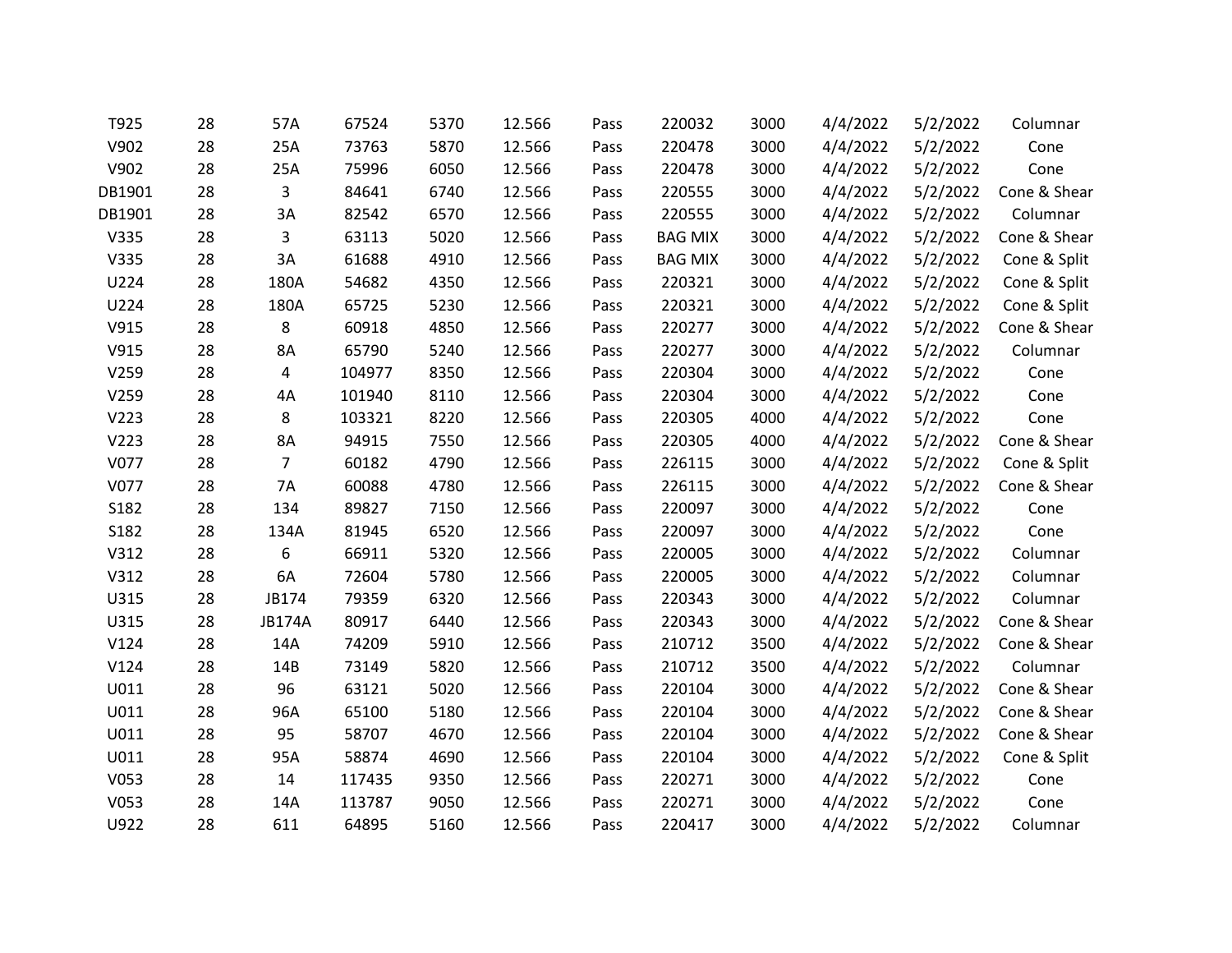| U922 | 28 | 611A          | 61925  | 4930 | 12.566 | Pass | 220417         | 3000 | 4/4/2022 | 5/2/2022 | Cone & Split |
|------|----|---------------|--------|------|--------|------|----------------|------|----------|----------|--------------|
| T014 | 28 | 218A          | 89705  | 7140 | 12.566 | Pass | 220371         | 4000 | 4/4/2022 | 5/2/2022 | Cone & Split |
| T014 | 28 | 218A          | 87543  | 6970 | 12.566 | Pass | 220371         | 4000 | 4/4/2022 | 5/2/2022 | Cone & Shear |
| T014 | 28 | 217A          | 97095  | 7650 | 12.692 | Pass | 220223         | 3000 | 4/4/2022 | 5/2/2022 | Cone & Shear |
| T014 | 28 | 217A          | 97422  | 7680 | 12.692 | Pass | 220223         | 3000 | 4/4/2022 | 5/2/2022 | Columnar     |
| V147 | 28 | 10            | 62080  | 4890 | 12.692 | Pass | 220081         | 3000 | 4/4/2022 | 5/2/2022 | Columnar     |
| V147 | 28 | 10A           | 66112  | 5260 | 12.566 | Pass | 220081         | 3000 | 4/4/2022 | 5/2/2022 | Columnar     |
| V268 | 28 | 16            | 73003  | 5780 | 12.629 | Pass | 220081         | 3000 | 4/4/2022 | 5/2/2022 | Cone & Shear |
| V268 | 28 | 16A           | 68296  | 5430 | 12.566 | Pass | 220081         | 3000 | 4/4/2022 | 5/2/2022 | Cone         |
| U315 | 28 | JB175         | 68622  | 5460 | 12.566 | Pass | 220343         | 3000 | 4/5/2022 | 5/3/2022 | Cone         |
| U315 | 28 | <b>JB175A</b> | 68887  | 5480 | 12.566 | Pass | 220343         | 3000 | 4/5/2022 | 5/3/2022 | Cone & Shear |
| U224 | 28 | 181A          | 78608  | 6260 | 12.566 | Pass | 220384         | 3000 | 4/5/2022 | 5/3/2022 | Columnar     |
| U224 | 28 | 181A          | 76236  | 6070 | 12.566 | Pass | 220384         | 3000 | 4/5/2022 | 5/3/2022 | Cone         |
| T023 | 28 | 242A          | 81878  | 6520 | 12.566 | Pass | 220011         | 3000 | 4/5/2022 | 5/3/2022 | Cone         |
| T023 | 28 | 242A          | 76717  | 6100 | 12.566 | Pass | 220011         | 3000 | 4/5/2022 | 5/3/2022 | Cone         |
| V250 | 28 | 7A            | 74305  | 5910 | 12.566 | Pass | 220172         | 3000 | 4/5/2022 | 5/3/2022 | Cone & Shear |
| V250 | 28 | 7A            | 71979  | 5730 | 12.566 | Pass | 220172         | 3000 | 4/5/2022 | 5/3/2022 | Columnar     |
| V335 | 28 | 4             | 43119  | 3430 | 12.566 | Pass | <b>BAG MIX</b> | 3000 | 4/5/2022 | 5/3/2022 | Cone & Shear |
| V335 | 28 | 4A            | 42903  | 3410 | 12.566 | Pass | <b>BAG MIX</b> | 3000 | 4/5/2022 | 5/3/2022 | Cone & Split |
| V061 | 28 | 29A           | 92653  | 7370 | 12.566 | Pass | 220011         | 3000 | 4/5/2022 | 5/3/2022 | Cone & Shear |
| V061 | 28 | 29A           | 90292  | 7190 | 12.566 | Pass | 220011         | 3000 | 4/5/2022 | 5/3/2022 | Cone         |
| U224 | 28 | 182A          | 83251  | 6620 | 12.566 | Pass | 220321         | 3000 | 4/5/2022 | 5/3/2022 | Columnar     |
| U224 | 28 | 182A          | 76786  | 6110 | 12.566 | Pass | 220321         | 3000 | 4/5/2022 | 5/3/2022 | Cone & Split |
| V295 | 28 | 8A            | 69675  | 5520 | 12.629 | Pass | 220047         | 3000 | 4/5/2022 | 5/3/2022 | Cone         |
| V295 | 28 | 8A            | 75901  | 6040 | 12.566 | Pass | 220047         | 3000 | 4/5/2022 | 5/3/2022 | Cone         |
| V145 | 28 | 12            | 70268  | 5540 | 12.692 | Pass | 220115         | 3000 | 4/5/2022 | 5/3/2022 | Cone         |
| V145 | 28 | 12A           | 63701  | 5070 | 12.566 | Pass | 220115         | 3000 | 4/5/2022 | 5/3/2022 | Columnar     |
| T023 | 28 | 241A          | 170246 | 6060 | 28.086 | Pass | 220204         | 3000 | 4/5/2022 | 5/3/2022 | Cone         |
| T023 | 28 | 241A          | 166044 | 5870 | 28.274 | Pass | 220204         | 3000 | 4/5/2022 | 5/3/2022 | Columnar     |
| U224 | 28 | 183A          | 60166  | 4790 | 12.566 | Pass | 220321         | 3000 | 4/6/2022 | 5/4/2022 | Cone & Split |
| U224 | 28 | 183A          | 62928  | 5010 | 12.566 | Pass | 220321         | 3000 | 4/6/2022 | 5/4/2022 | Columnar     |
| V020 | 28 | 22            | 83958  | 6680 | 12.566 | Pass | 220343         | 3000 | 4/6/2022 | 5/4/2022 | Cone & Shear |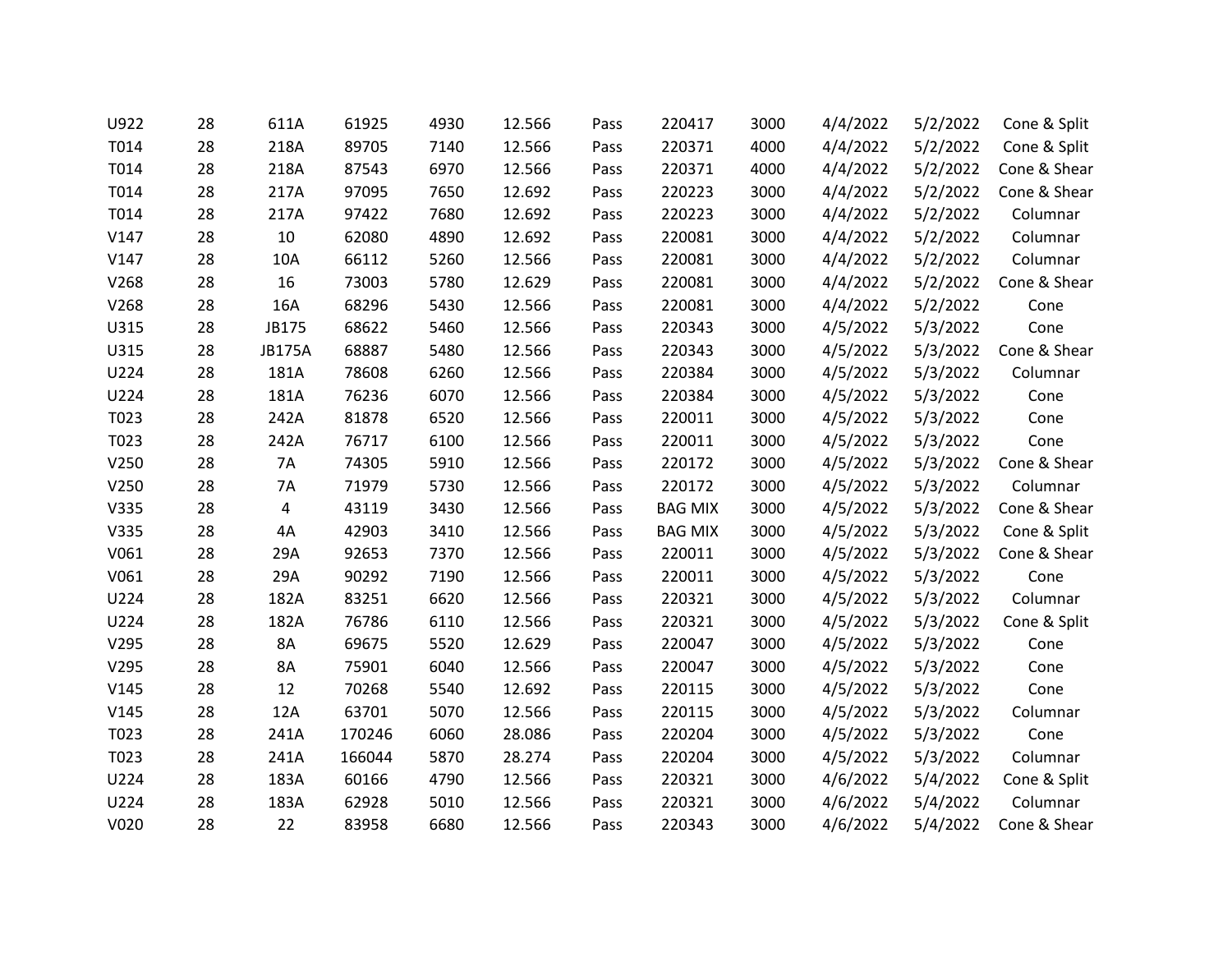| V020   | 28 | 22A    | 83225  | 6620  | 12.566 | Pass | 220343 | 3000 | 4/6/2022 | 5/4/2022 | Columnar     |
|--------|----|--------|--------|-------|--------|------|--------|------|----------|----------|--------------|
| 112454 | 28 | 67     | 70741  | 5630  | 12.566 | Pass | 220049 | 3000 | 4/6/2022 | 5/4/2022 | Cone & Shear |
| 112454 | 28 | 67A    | 63609  | 5060  | 12.566 | Pass | 220049 | 3000 | 4/6/2022 | 5/4/2022 | Columnar     |
| V910   | 28 | GCM-2  | 86652  | 6900  | 12.566 | Pass | 220220 | 3000 | 4/6/2022 | 5/4/2022 | Cone & Shear |
| V910   | 28 | GCM-2A | 86201  | 6860  | 12.566 | Pass | 220220 | 3000 | 4/6/2022 | 5/4/2022 | Cone & Shear |
| V176   | 28 | 99     | 78408  | 6240  | 12.566 | Pass | 220119 | 3000 | 4/6/2022 | 5/4/2022 | Cone         |
| V176   | 28 | 99A    | 79642  | 6340  | 12.566 | Pass | 220119 | 3000 | 4/6/2022 | 5/4/2022 | Cone & Shear |
| R136   | 28 | W178   | 72302  | 5750  | 12.566 | Pass | 220093 | 3000 | 4/6/2022 | 5/4/2022 | Cone & Shear |
| R136   | 28 | W178A  | 73956  | 5890  | 12.566 | Pass | 220093 | 3000 | 4/6/2022 | 5/4/2022 | Cone         |
| S289   | 28 | 138-1  | 210973 | 7460  | 28.274 | Pass | 220553 | 3000 | 4/6/2022 | 5/4/2022 | Cone & Shear |
| S289   | 28 | 138-1A | 202311 | 7160  | 28.274 | Pass | 220553 | 3000 | 4/6/2022 | 5/4/2022 | Cone         |
| T023   | 28 | 243A   | 169876 | 6010  | 28.274 | Pass | 220204 | 3000 | 4/6/2022 | 5/4/2022 | Cone & Split |
| T023   | 28 | 243A   | 176376 | 6240  | 28.274 | Pass | 220204 | 3000 | 4/6/2022 | 5/4/2022 | Cone         |
| S289   | 28 | 138-2  | 224300 | 7930  | 28.274 | Pass | 220553 | 3000 | 4/6/2022 | 5/4/2022 | Cone & Split |
| S289   | 28 | 138-2A | 215656 | 7630  | 28.274 | Pass | 220553 | 3000 | 4/6/2022 | 5/4/2022 | Columnar     |
| V307   | 28 | 2ZRK   | 149863 | 11930 | 12.566 | Pass | 220160 | 8500 | 4/6/2022 | 5/4/2022 | Cone         |
| V307   | 28 | 2ZRK   | 126048 | 10030 | 12.566 | Pass | 220160 | 8500 | 4/6/2022 | 5/4/2022 | Cone         |
| V307   | 28 | 2ARK   | 127481 | 10140 | 12.566 | Pass | 220160 | 8500 | 4/6/2022 | 5/4/2022 | Columnar     |
| V307   | 28 | 2ARK   | 133834 | 10650 | 12.566 | Pass | 220160 | 8500 | 4/6/2022 | 5/4/2022 | Cone         |
| DB1802 | 28 | 51     | 59614  | 4740  | 12.566 | Pass | 220516 | 4000 | 4/6/2022 | 5/4/2022 | Cone         |
| DB1802 | 28 | 51A    | 59622  | 4740  | 12.566 | Pass | 220516 | 4000 | 4/6/2022 | 5/4/2022 | Cone & Shear |
| R279   | 28 | 537A   | 68872  | 5480  | 12.566 | Pass | 220226 | 3000 | 4/6/2022 | 5/4/2022 | Cone         |
| R279   | 28 | 537A   | 71077  | 5660  | 12.566 | Pass | 220226 | 3000 | 4/6/2022 | 5/4/2022 | Cone         |
| V062   | 28 | 5      | 45007  | 3580  | 12.566 | Pass | 220355 | 3000 | 4/6/2022 | 5/4/2022 | Cone & Shear |
| V062   | 28 | 5A     | 44069  | 3510  | 12.566 | Pass | 220355 | 3000 | 4/6/2022 | 5/4/2022 | Cone & Split |
| U011   | 28 | 97     | 66015  | 5250  | 12.566 | Pass | 220104 | 3000 | 4/6/2022 | 5/4/2022 | Cone & Shear |
| U011   | 28 | 97A    | 66712  | 5310  | 12.566 | Pass | 220104 | 3000 | 4/6/2022 | 5/4/2022 | Cone         |
| U011   | 28 | 98     | 62944  | 5010  | 12.566 | Pass | 220104 | 3000 | 4/6/2022 | 5/4/2022 | Cone & Shear |
| U011   | 28 | 98A    | 65842  | 5240  | 12.566 | Pass | 220104 | 3000 | 4/6/2022 | 5/4/2022 | Cone         |
| 118870 | 28 | 77     | 61932  | 4930  | 12.566 | Pass | 210777 | 3000 | 4/6/2022 | 5/4/2022 | Cone & Shear |
| 118870 | 28 | 77A    | 59941  | 4770  | 12.566 | Pass | 210777 | 3000 | 4/6/2022 | 5/4/2022 | Columnar     |
| V268   | 28 | 17     | 71905  | 5720  | 12.566 | Pass | 220081 | 3000 | 4/6/2022 | 5/4/2022 | Columnar     |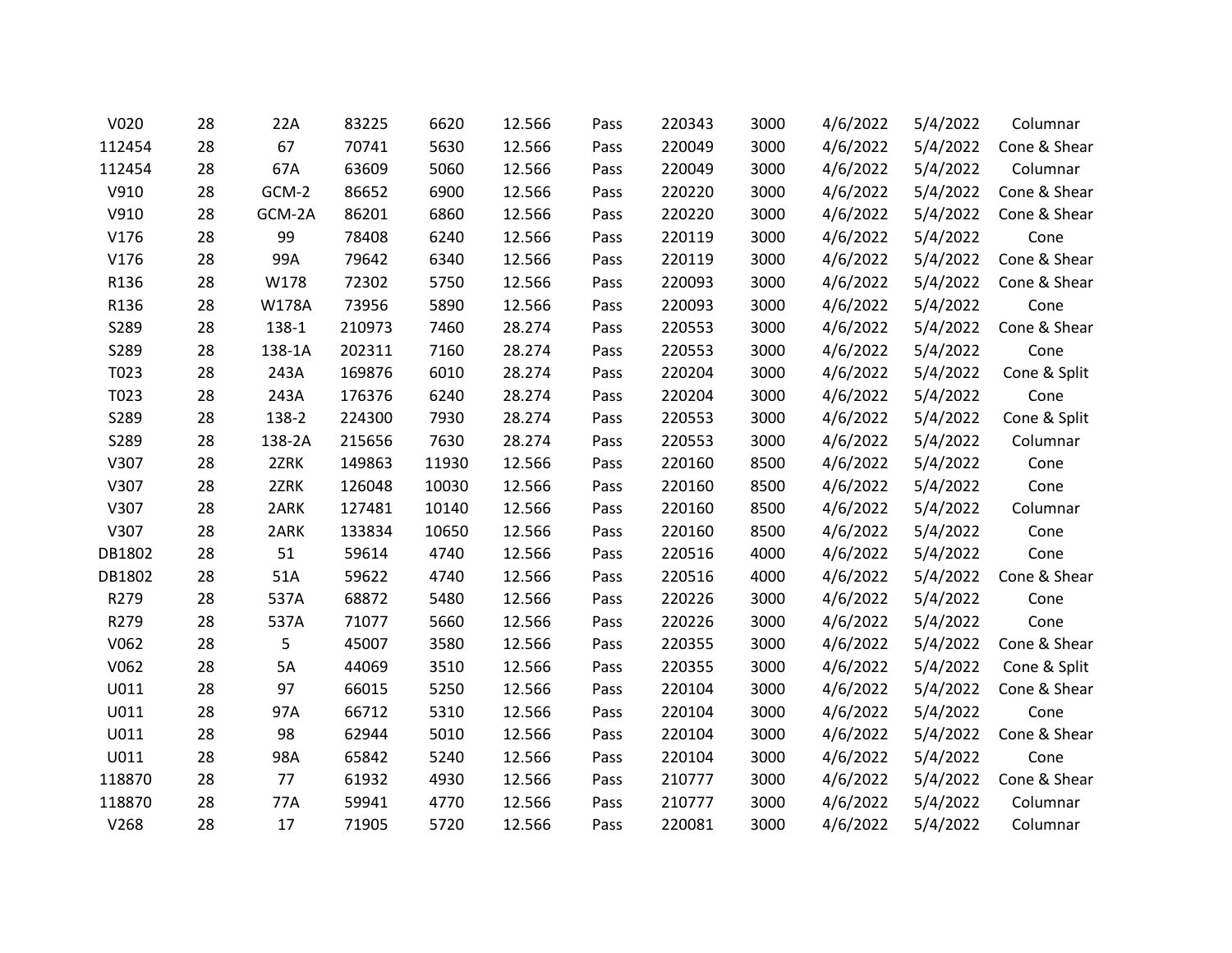| V268   | 28 | 17A            | 70971  | 5650  | 12.566 | Pass | 220081         | 3000 | 4/6/2022 | 5/4/2022 | Cone & Shear |
|--------|----|----------------|--------|-------|--------|------|----------------|------|----------|----------|--------------|
| V147   | 28 | 11             | 76825  | 6110  | 12.566 | Pass | 220530         | 3000 | 4/6/2022 | 5/4/2022 | Cone & Split |
| V147   | 28 | 11A            | 76863  | 6120  | 12.566 | Pass | 220530         | 3000 | 4/6/2022 | 5/4/2022 | Columnar     |
| V300   | 28 | $\overline{2}$ | 114805 | 9140  | 12.566 | Pass | <b>BAG MIX</b> | 3000 | 4/6/2022 | 5/4/2022 | Cone & Shear |
| V300   | 28 | 2A             | 115976 | 9230  | 12.566 | Pass | <b>BAG MIX</b> | 3000 | 4/6/2022 | 5/4/2022 | Cone & Split |
| T023   | 28 | 244A           | 58794  | 4700  | 12.504 | Pass | 220011         | 3000 | 4/6/2022 | 5/4/2022 | Cone & Shear |
| T023   | 28 | 244A           | 66716  | 5310  | 12.566 | Pass | 220011         | 3000 | 4/6/2022 | 5/4/2022 | Columnar     |
| U057   | 28 | 64             | 73494  | 5850  | 12.566 | Pass | 220145         | 3000 | 4/6/2022 | 5/4/2022 | Columnar     |
| U057   | 28 | 64A            | 69598  | 5540  | 12.566 | Pass | 220145         | 3000 | 4/6/2022 | 5/4/2022 | Cone & Shear |
| U017   | 28 | 125A           | 86705  | 6900  | 12.566 | Pass | 220082         | 3000 | 4/6/2022 | 5/4/2022 | Cone         |
| U017   | 28 | 125A           | 90860  | 7230  | 12.566 | Pass | 220082         | 3000 | 4/6/2022 | 5/4/2022 | Cone & Split |
| T014   | 28 | 219A           | 72220  | 5750  | 12.566 | Pass | 220371         | 4000 | 4/6/2022 | 5/4/2022 | Columnar     |
| T014   | 28 | 219A           | 71026  | 5650  | 12.566 | Pass | 220371         | 4000 | 4/6/2022 | 5/4/2022 | Cone & Split |
| V275   | 28 | 8A             | 78625  | 6290  | 12.504 | Pass | 220396         | 3000 | 4/6/2022 | 5/4/2022 | Columnar     |
| V275   | 28 | 8A             | 79546  | 6330  | 12.566 | Pass | 220396         | 3000 | 4/6/2022 | 5/4/2022 | Cone         |
| T023   | 28 | 245A           | 58034  | 4640  | 12.504 | Pass | 220011         | 3000 | 4/6/2022 | 5/4/2022 | Cone & Shear |
| T023   | 28 | 245A           | 59863  | 4760  | 12.566 | Pass | 220011         | 3000 | 4/6/2022 | 5/4/2022 | Columnar     |
| V061   | 28 | 30A            | 81329  | 6470  | 12.566 | Pass | 220018         | 3000 | 4/6/2022 | 5/4/2022 | Columnar     |
| V061   | 28 | 30A            | 83648  | 6660  | 12.566 | Pass | 220018         | 3000 | 4/6/2022 | 5/4/2022 | Cone & Split |
| 131486 | 26 | 2ARB           | 143962 | 11460 | 12.566 | Pass | 220158         | 8000 | 4/6/2022 | 5/2/2022 | Cone         |
| 131486 | 26 | 2ARB           | 132531 | 10550 | 12.566 | Pass | 220158         | 8000 | 4/6/2022 | 5/2/2022 | Cone & Shear |
| V020   | 28 | 23A            | 78880  | 6280  | 12.566 | Pass | 220343         | 3000 | 4/7/2022 | 5/5/2022 | Cone         |
| V020   | 28 | 23A            | 75610  | 6020  | 12.566 | Pass | 220343         | 3000 | 4/7/2022 | 5/5/2022 | Cone         |
| DB1901 | 28 | $\overline{2}$ | 75505  | 6010  | 12.566 | Pass | 220480         | 3000 | 4/7/2022 | 5/5/2022 | Cone & Shear |
| DB1901 | 28 | 2A             | 79411  | 6320  | 12.566 | Pass | 220480         | 3000 | 4/7/2022 | 5/5/2022 | Cone         |
| U011   | 28 | 99A            | 70668  | 5620  | 12.566 | Pass | 220222         | 3000 | 4/7/2022 | 5/5/2022 | Cone         |
| U011   | 28 | 99A            | 69640  | 5540  | 12.566 | Pass | 220222         | 3000 | 4/7/2022 | 5/5/2022 | Cone         |
| V910   | 28 | GCM-3          | 82533  | 6570  | 12.566 | Pass | 220220         | 3000 | 4/7/2022 | 5/5/2022 | Cone & Shear |
| V910   | 28 | GCM-3A         | 81401  | 6480  | 12.566 | Pass | 220220         | 3000 | 4/7/2022 | 5/5/2022 | Cone         |
| V915   | 28 | 9              | 67310  | 5360  | 12.566 | Pass | 220277         | 3000 | 4/7/2022 | 5/5/2022 | Cone & Shear |
| V915   | 28 | 9A             | 60470  | 4810  | 12.566 | Pass | 220277         | 3000 | 4/7/2022 | 5/5/2022 | Cone         |
| T925   | 28 | 58A            | 60007  | 4780  | 12.566 | Pass | 220106         | 3000 | 4/7/2022 | 5/5/2022 | Cone         |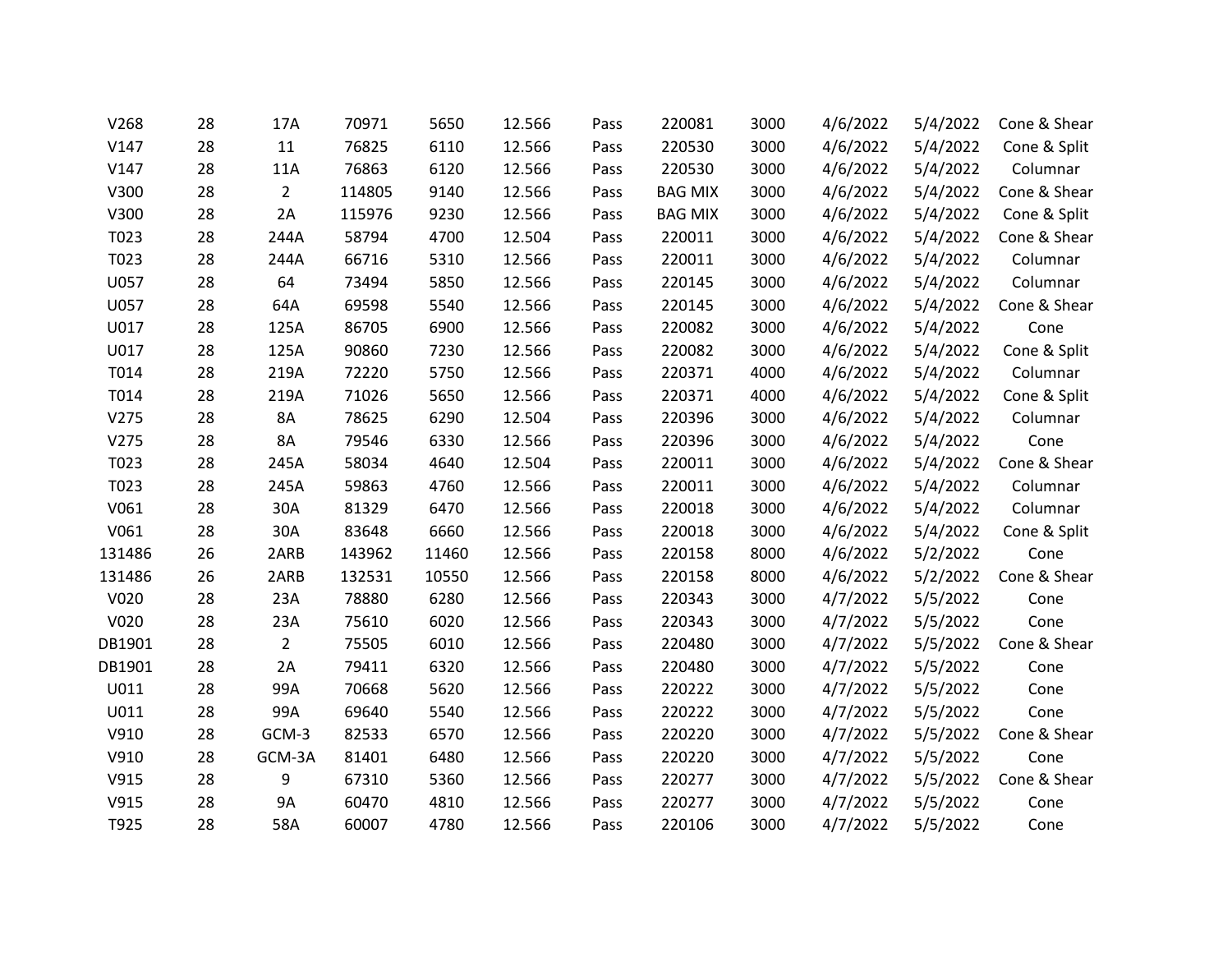| T925   | 28 | 58A            | 61034  | 4860 | 12.566 | Pass | 220106 | 3000 | 4/7/2022 | 5/5/2022 | Cone         |
|--------|----|----------------|--------|------|--------|------|--------|------|----------|----------|--------------|
| 111041 | 28 | S112           | 64662  | 5150 | 12.566 | Pass | 220506 | 3000 | 4/7/2022 | 5/5/2022 | Cone & Shear |
| 111041 | 28 | $S112-A$       | 68250  | 5430 | 12.566 | Pass | 220506 | 3000 | 4/7/2022 | 5/5/2022 | Columnar     |
| U011   | 28 | 101            | 65522  | 5210 | 12.566 | Pass | 220104 | 3000 | 4/7/2022 | 5/5/2022 | Cone & Shear |
| U011   | 28 | 101A           | 70515  | 5610 | 12.566 | Pass | 220104 | 3000 | 4/7/2022 | 5/5/2022 | Cone & Shear |
| U011   | 28 | 100            | 64211  | 5160 | 12.441 | Pass | 220104 | 3000 | 4/7/2022 | 5/5/2022 | Cone & Shear |
| U011   | 28 | 100A           | 61029  | 4860 | 12.566 | Pass | 220104 | 3000 | 4/7/2022 | 5/5/2022 | Cone & Split |
| V071   | 28 | $\mathbf{1}$   | 56304  | 4480 | 12.566 | Pass | 220229 | 3000 | 4/7/2022 | 5/5/2022 | Cone         |
| V071   | 28 | 1A             | 57274  | 4560 | 12.566 | Pass | 220229 | 3000 | 4/7/2022 | 5/5/2022 | Cone & Split |
| T336   | 28 | 381            | 75927  | 6040 | 12.566 | Pass | 220103 | 3000 | 4/7/2022 | 5/5/2022 | Cone         |
| T336   | 28 | 381A           | 71009  | 5650 | 12.566 | Pass | 220103 | 3000 | 4/7/2022 | 5/5/2022 | Cone & Shear |
| T336   | 28 | 380            | 107659 | 8570 | 12.566 | Pass | 220300 | 4500 | 4/7/2022 | 5/5/2022 | Cone & Shear |
| T336   | 28 | 380A           | 105748 | 8420 | 12.566 | Pass | 220300 | 4500 | 4/7/2022 | 5/5/2022 | Cone & Shear |
| T336   | 28 | 379            | 104893 | 8390 | 12.504 | Pass | 220300 | 4500 | 4/7/2022 | 5/5/2022 | Cone & Shear |
| T336   | 28 | 379A           | 114602 | 9120 | 12.566 | Pass | 220300 | 4500 | 4/7/2022 | 5/5/2022 | Columnar     |
| U057   | 28 | 65             | 57925  | 4610 | 12.566 | Pass | 220145 | 3000 | 4/7/2022 | 5/5/2022 | Cone         |
| U057   | 28 | 65A            | 55174  | 4390 | 12.566 | Pass | 220145 | 3000 | 4/7/2022 | 5/5/2022 | Cone         |
| T023   | 28 | 248            | 66112  | 5260 | 12.566 | Pass | 220011 | 3000 | 4/7/2022 | 5/5/2022 | Columnar     |
| T023   | 28 | 248A           | 65819  | 5240 | 12.566 | Pass | 220011 | 3000 | 4/7/2022 | 5/5/2022 | Cone & Shear |
| R279   | 28 | 538            | 60698  | 4830 | 12.566 | Pass | 220277 | 3000 | 4/7/2022 | 5/5/2022 | Cone & Shear |
| R279   | 28 | 538A           | 62174  | 4950 | 12.566 | Pass | 220277 | 3000 | 4/7/2022 | 5/5/2022 | Cone         |
| R279   | 28 | 539            | 73672  | 5860 | 12.566 | Pass | 220226 | 3000 | 4/7/2022 | 5/5/2022 | Cone         |
| R279   | 28 | 539A           | 71920  | 5720 | 12.566 | Pass | 220226 | 3000 | 4/7/2022 | 5/5/2022 | Cone         |
| V062   | 28 | 6              | 42899  | 3410 | 12.566 | Pass | 220355 | 3000 | 4/7/2022 | 5/5/2022 | Cone & Shear |
| V062   | 28 | 6A             | 45495  | 3620 | 12.566 | Pass | 220355 | 3000 | 4/7/2022 | 5/5/2022 | Columnar     |
| V303   | 28 | $\overline{2}$ | 103266 | 8220 | 12.566 | Pass | 220557 | 4500 | 4/7/2022 | 5/5/2022 | Columnar     |
| V303   | 28 | 2A             | 100414 | 7990 | 12.566 | Pass | 220557 | 4500 | 4/7/2022 | 5/5/2022 | Cone & Shear |
| V303   | 28 | 3              | 122263 | 9730 | 12.566 | Pass | 220557 | 4500 | 4/7/2022 | 5/5/2022 | Cone         |
| V303   | 28 | 3A             | 121993 | 9710 | 12.566 | Pass | 220557 | 4500 | 4/7/2022 | 5/5/2022 | Columnar     |
| V145   | 28 | 13             | 63235  | 5030 | 12.566 | Pass | 220115 | 3000 | 4/7/2022 | 5/5/2022 | Cone & Shear |
| V145   | 28 | 13A            | 64362  | 5120 | 12.566 | Pass | 220115 | 3000 | 4/7/2022 | 5/5/2022 | Cone & Shear |
| V268   | 28 | 18             | 65842  | 5240 | 12.566 | Pass | 220081 | 3000 | 4/7/2022 | 5/5/2022 | Cone & Shear |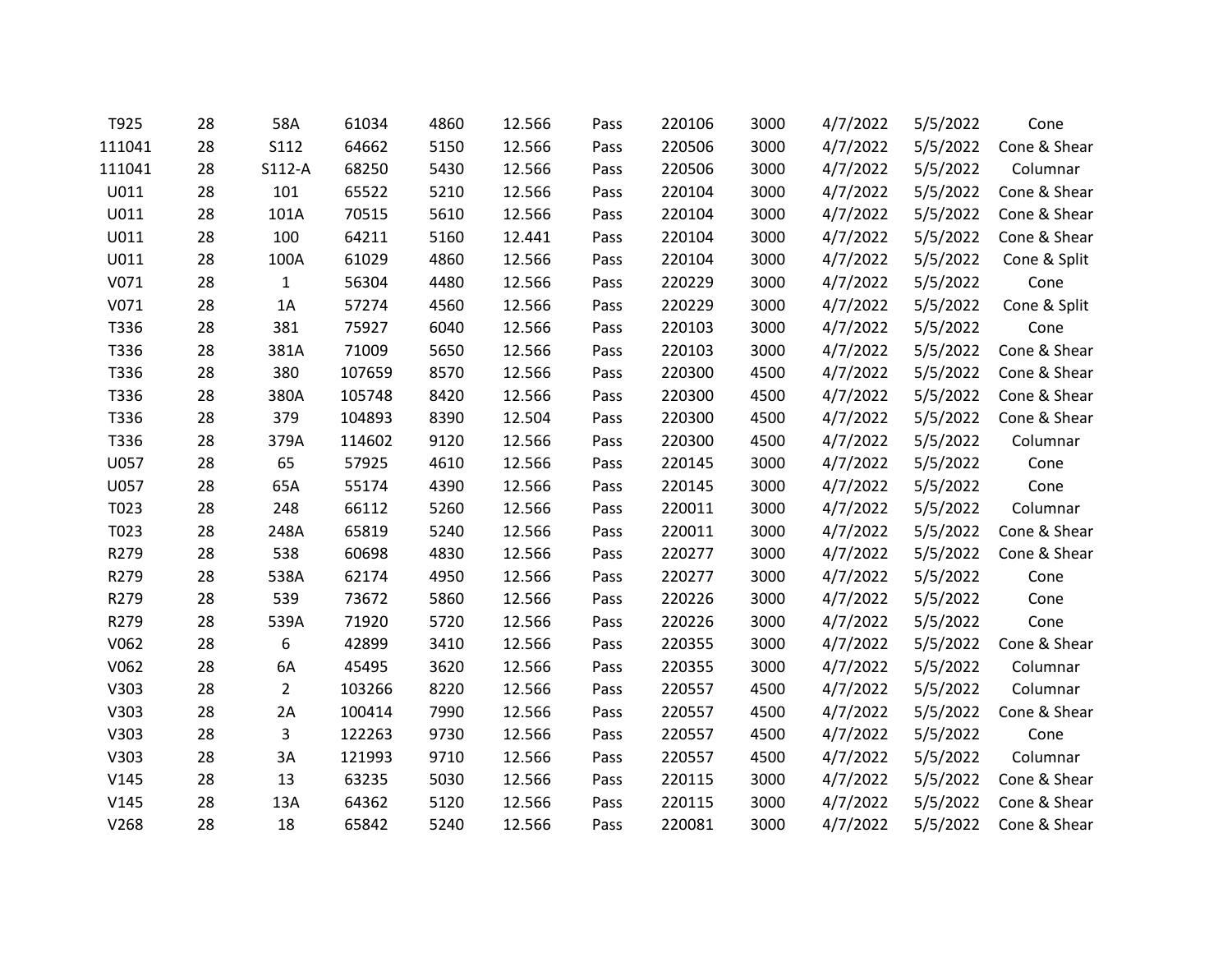| V268 | 28 | 18A            | 68178  | 5430 | 12.566 | Pass | 220081         | 3000 | 4/7/2022 | 5/5/2022 | Columnar     |
|------|----|----------------|--------|------|--------|------|----------------|------|----------|----------|--------------|
| V289 | 28 | 13             | 106090 | 8440 | 12.566 | Pass | 220264         | 3000 | 4/7/2022 | 5/5/2022 | Cone         |
| V289 | 28 | 13A            | 105820 | 8420 | 12.566 | Pass | 220264         | 3000 | 4/7/2022 | 5/5/2022 | Cone         |
| V337 | 28 | 19             | 98133  | 7810 | 12.566 | Pass | 220493         | 3000 | 4/7/2022 | 5/5/2022 | Columnar     |
| V337 | 28 | 19A            | 93817  | 7470 | 12.566 | Pass | 220493         | 3000 | 4/7/2022 | 5/5/2022 | Cone         |
| T023 | 28 | 246            | 86241  | 6860 | 12.566 | Pass | 220038         | 3000 | 4/7/2022 | 5/5/2022 | Cone & Shear |
| T023 | 28 | 246A           | 88878  | 7070 | 12.566 | Pass | 220038         | 3000 | 4/7/2022 | 5/5/2022 | Columnar     |
| V250 | 28 | 8              | 59918  | 4770 | 12.566 | Pass | 220551         | 4000 | 4/7/2022 | 5/5/2022 | Columnar     |
| V250 | 28 | 8A             | 61240  | 4870 | 12.566 | Pass | 220551         | 4000 | 4/7/2022 | 5/5/2022 | Cone & Shear |
| T023 | 28 | 247            | 66224  | 5270 | 12.566 | Pass | 220038         | 3000 | 4/7/2022 | 5/5/2022 | Columnar     |
| T023 | 28 | 247A           | 64940  | 5170 | 12.566 | Pass | 220038         | 3000 | 4/7/2022 | 5/5/2022 | Cone & Shear |
| T014 | 28 | 221            | 99203  | 7890 | 12.566 | Pass | 220223         | 3000 | 4/7/2022 | 5/5/2022 | Cone & Split |
| T014 | 28 | 221A           | 98437  | 7830 | 12.566 | Pass | 220223         | 3000 | 4/7/2022 | 5/5/2022 | Cone         |
| T014 | 28 | 220            | 81822  | 6510 | 12.566 | Pass | 220371         | 3000 | 4/7/2022 | 5/5/2022 | Cone & Shear |
| T014 | 28 | 220A           | 77417  | 6160 | 12.566 | Pass | 220371         | 3000 | 4/7/2022 | 5/5/2022 | Cone & Shear |
| V335 | 28 | 5              | 47804  | 3800 | 12.566 | Pass | <b>BAG MIX</b> | 3000 | 4/7/2022 | 5/5/2022 | Cone & Shear |
| V335 | 28 | 5A             | 50386  | 4010 | 12.566 | Pass | <b>BAG MIX</b> | 3000 | 4/7/2022 | 5/5/2022 | Cone & Shear |
| V283 | 28 | $\mathbf{1}$   | 85023  | 6770 | 12.566 | Pass | 220470         | 3500 | 4/8/2022 | 5/6/2022 | Cone         |
| V283 | 28 | 1A             | 85093  | 6770 | 12.566 | Pass | 220470         | 3500 | 4/8/2022 | 5/6/2022 | Columnar     |
| V223 | 28 | 9              | 124769 | 9930 | 12.566 | Pass | 220302         | 3000 | 4/8/2022 | 5/6/2022 | Columnar     |
| V223 | 28 | 9A             | 109058 | 8680 | 12.566 | Pass | 220302         | 3000 | 4/8/2022 | 5/6/2022 | Cone         |
| U315 | 28 | SE176          | 92415  | 7350 | 12.566 | Pass | 220525         | 3000 | 4/8/2022 | 5/6/2022 | Cone         |
| U315 | 28 | <b>SE176A</b>  | 89250  | 7100 | 12.566 | Pass | 220525         | 3000 | 4/8/2022 | 5/6/2022 | Cone         |
| U315 | 28 | V117           | 65117  | 5180 | 12.566 | Pass | 220525         | 3000 | 4/8/2022 | 5/6/2022 | Cone & Split |
| U315 | 28 | <b>V117A</b>   | 61526  | 4900 | 12.566 | Pass | 220525         | 3000 | 4/8/2022 | 5/6/2022 | Cone         |
| R279 | 28 | 540            | 64967  | 5170 | 12.566 | Pass | 220277         | 3000 | 4/8/2022 | 5/6/2022 | Columnar     |
| R279 | 28 | 540A           | 68719  | 5470 | 12.566 | Pass | 220277         | 3000 | 4/8/2022 | 5/6/2022 | Cone & Shear |
| V268 | 28 | 19             | 77984  | 6210 | 12.566 | Pass | 220081         | 3000 | 4/8/2022 | 5/6/2022 | Cone         |
| V268 | 28 | 19A            | 73565  | 5850 | 12.566 | Pass | 220081         | 3000 | 4/8/2022 | 5/6/2022 | Cone & Shear |
| V062 | 28 | $\overline{7}$ | 55688  | 4430 | 12.566 | Pass | 220355         | 3000 | 4/8/2022 | 5/6/2022 | Cone & Shear |
| V062 | 28 | 7A             | 59268  | 4720 | 12.566 | Pass | 220355         | 3000 | 4/8/2022 | 5/6/2022 | Cone & Split |
| U373 | 28 | 30             | 101941 | 8110 | 12.566 | Pass | 220031         | 3000 | 4/8/2022 | 5/6/2022 | Columnar     |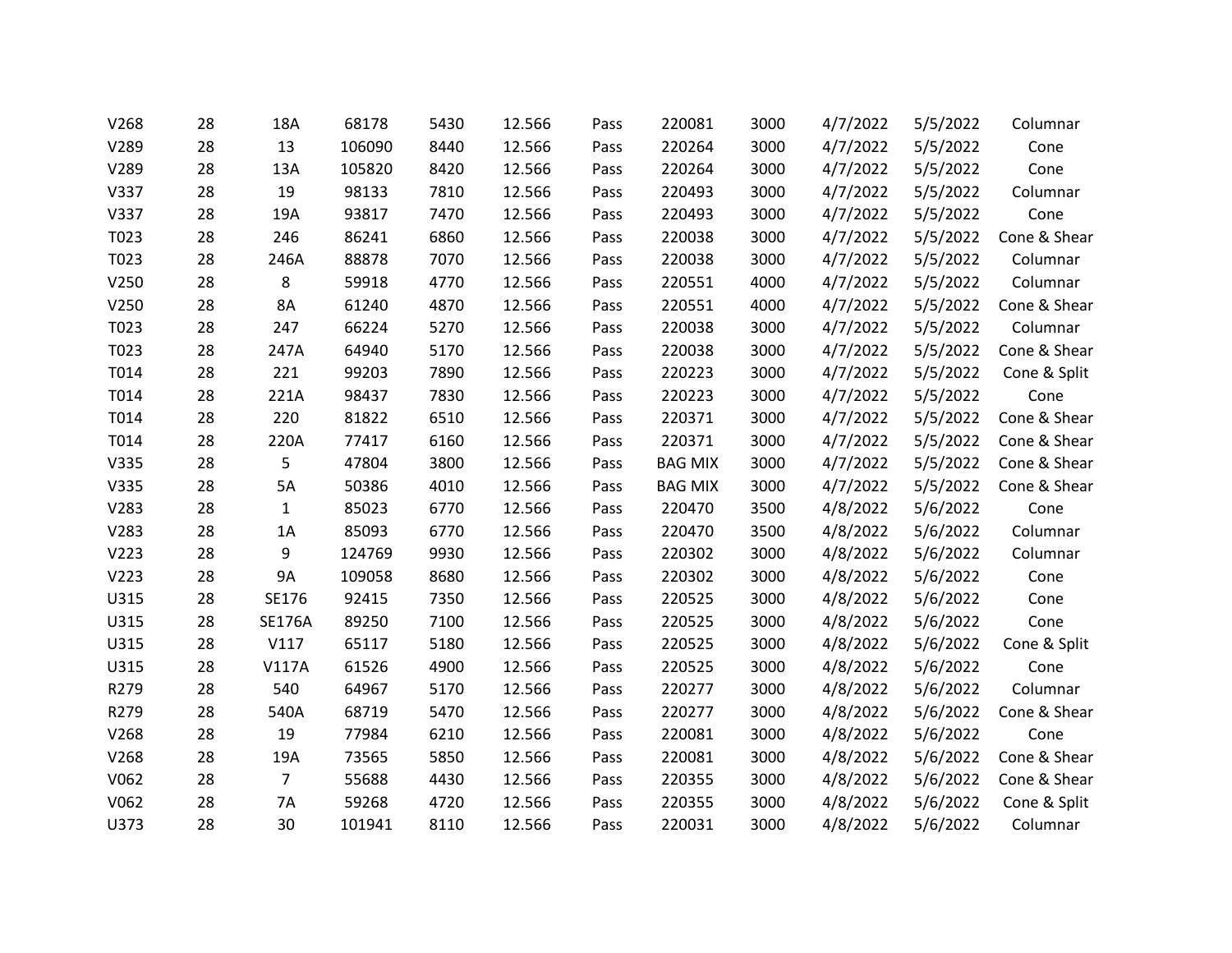| U373   | 28 | 30A       | 102477 | 8150  | 12.566 | Pass | 220031 | 3000 | 4/8/2022  | 5/6/2022 | Cone & Shear |
|--------|----|-----------|--------|-------|--------|------|--------|------|-----------|----------|--------------|
| V281   | 28 | 9         | 57190  | 4550  | 12.566 | Pass | 220496 | 4000 | 4/8/2022  | 5/6/2022 | Cone & Shear |
| V281   | 28 | <b>9A</b> | 58335  | 4640  | 12.566 | Pass | 220496 | 4000 | 4/8/2022  | 5/6/2022 | Columnar     |
| V303   | 28 | 4         | 69213  | 5510  | 12.566 | Pass | 220115 | 3000 | 4/8/2022  | 5/6/2022 | Cone & Shear |
| V303   | 28 | 4A        | 74588  | 5940  | 12.566 | Pass | 220115 | 3000 | 4/8/2022  | 5/6/2022 | Cone & Split |
| V337   | 28 | 20        | 101979 | 8120  | 12.566 | Pass | 220494 | 3000 | 4/8/2022  | 5/6/2022 | Cone & Shear |
| V337   | 28 | 20A       | 104347 | 8300  | 12.566 | Pass | 220494 | 3000 | 4/8/2022  | 5/6/2022 | Columnar     |
| V289   | 28 | 14        | 118311 | 9410  | 12.566 | Pass | 220264 | 3000 | 4/8/2022  | 5/6/2022 | Cone         |
| V289   | 28 | 14A       | 115325 | 9180  | 12.566 | Pass | 220264 | 3000 | 4/8/2022  | 5/6/2022 | Cone         |
| V337   | 28 | 20AR      | 108547 | 8640  | 12.566 | Pass | 220494 | 3000 | 4/8/2022  | 5/6/2022 | Cone         |
| V337   | 28 | 20AR1     | 105788 | 8420  | 12.566 | Pass | 220494 | 3000 | 4/8/2022  | 5/6/2022 | Cone & Shear |
| V257   | 28 | 3A        | 56963  | 4530  | 12.566 | Pass | 220392 | 3000 | 4/8/2022  | 5/6/2022 | Cone         |
| V257   | 28 | 3A        | 56657  | 4510  | 12.566 | Pass | 220392 | 3000 | 4/8/2022  | 5/6/2022 | Cone & Shear |
| V257   | 28 | 3Z        | 53080  | 4220  | 12.566 | Pass | 220392 | 3000 | 4/8/2022  | 5/6/2022 | Columnar     |
| V257   | 28 | 3Z        | 56896  | 4530  | 12.566 | Pass | 220392 | 3000 | 4/8/2022  | 5/6/2022 | Cone         |
| T014   | 28 | 222       | 75704  | 6020  | 12.566 | Pass | 220371 | 4000 | 4/8/2022  | 5/6/2022 | Columnar     |
| T014   | 28 | 222A      | 79716  | 6340  | 12.566 | Pass | 220371 | 4000 | 4/8/2022  | 5/6/2022 | Cone & Shear |
| U224   | 28 | 184       | 71488  | 5720  | 12.504 | Pass | 220321 | 3000 | 4/8/2022  | 5/6/2022 | Columnar     |
| U224   | 28 | 184A      | 77578  | 6170  | 12.566 | Pass | 220321 | 3000 | 4/8/2022  | 5/6/2022 | Cone & Split |
| S289   | 28 | 139-1     | 188909 | 6660  | 28.369 | Pass | 220533 | 3000 | 4/8/2022  | 5/6/2022 | Cone & Split |
| S289   | 28 | 139-1A    | 198944 | 7010  | 28.369 | Pass | 220533 | 3000 | 4/8/2022  | 5/6/2022 | Cone         |
| S289   | 28 | 139-2     | 230515 | 8150  | 28.274 | Pass | 220553 | 3000 | 4/8/2022  | 5/6/2022 | Cone & Shear |
| S289   | 28 | 139-2A    | 228767 | 8090  | 28.274 | Pass | 220553 | 3000 | 4/8/2022  | 5/6/2022 | Columnar     |
| S289   | 28 | 140       | 109933 | 8750  | 12.566 | Pass | 220185 | 3000 | 4/8/2022  | 5/6/2022 | Columnar     |
| S289   | 28 | 140A      | 110635 | 8800  | 12.566 | Pass | 220185 | 3000 | 4/8/2022  | 5/6/2022 | Cone         |
| 131158 | 28 | 4         | 69488  | 5530  | 12.566 | Pass | 9400TN | 3000 | 4/8/2022  | 5/6/2022 | Cone & Shear |
| 131158 | 28 | 4A        | 70625  | 5620  | 12.566 | Pass | 9400TN | 3000 | 4/8/2022  | 5/6/2022 | Cone & Shear |
| U264   | 28 | 106       | 65690  | 5230  | 12.566 | Pass | 220071 | 3000 | 4/8/2022  | 5/6/2022 | Columnar     |
| U264   | 28 | 106A      | 69329  | 5520  | 12.566 | Pass | 220071 | 3000 | 4/8/2022  | 5/6/2022 | Cone & Shear |
| V910   | 28 | GCM-4     | 90983  | 7240  | 12.566 | Pass | 220220 | 3000 | 4/8/2022  | 5/6/2022 | Columnar     |
| V910   | 28 | GCM-4A    | 87391  | 6950  | 12.566 | Pass | 220220 | 3000 | 4/8/2022  | 5/6/2022 | Cone         |
| 131486 | 24 | 3ZRB      | 128511 | 10230 | 12.566 | Pass | 220158 | 8000 | 4/11/2022 | 5/2/2022 | Cone & Shear |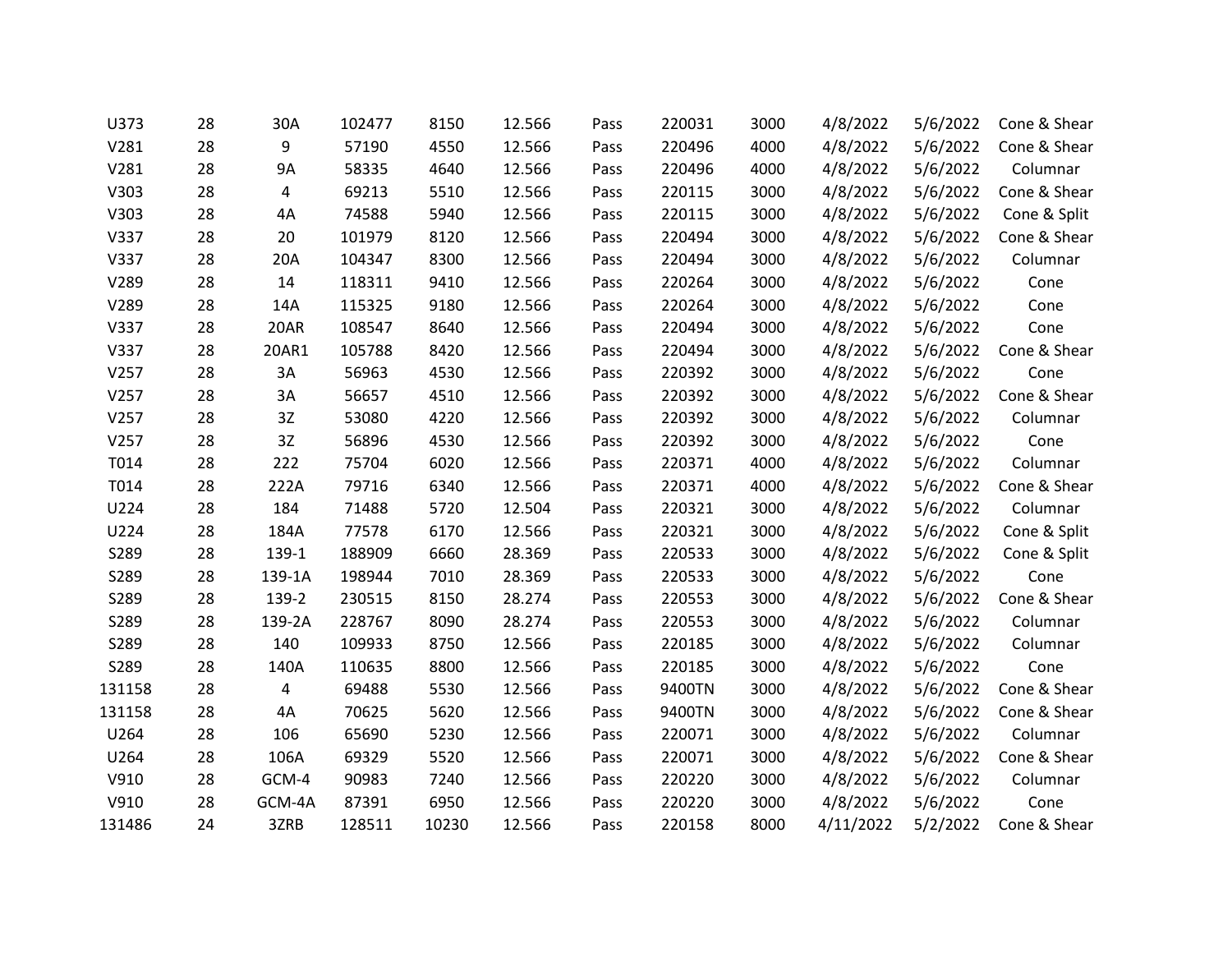| 131486 | 24 | 3ZRB | 126612 | 10080  | 12.566 | Pass | 220158 | 8000 | 4/11/2022 | 5/2/2022 | Columnar     |
|--------|----|------|--------|--------|--------|------|--------|------|-----------|----------|--------------|
| 131486 | 24 | 3ARB | 125544 | 9990   | 12.566 | Pass | 220158 | 8000 | 4/11/2022 | 5/2/2022 | Columnar     |
| 131486 | 24 | 3ARB | 127648 | 10160  | 12.566 | Pass | 220158 | 8000 | 4/11/2022 | 5/2/2022 | Cone & Shear |
| 131486 | 18 | 4ARB | 126374 | 10060  | 12.566 | Pass | 220158 | 8000 | 4/14/2022 | 5/2/2022 | Cone & Shear |
| 131486 | 18 | 4ARB | 129883 | 10340  | 12.566 | Pass | 220158 | 8000 | 4/14/2022 | 5/2/2022 | Cone         |
| V281   | 14 | 10B  | 45764  | < 3640 | 12.566 | Fail | 220496 | 4000 | 4/18/2022 | 5/2/2022 | Cone & Shear |
| R279   | 13 | 546C | 52705  | 4190   | 12.566 | Pass | 220277 | 3000 | 4/20/2022 | 5/3/2022 | Columnar     |
| R279   | 13 | 546C | 49445  | 3930   | 12.566 | Pass | 220277 | 3000 | 4/20/2022 | 5/3/2022 | Cone & Shear |
| R279   | 12 | 546B | 51977  | 4140   | 12.566 | Pass | 220277 | 3000 | 4/20/2022 | 5/2/2022 | Cone & Shear |
| R279   | 12 | 546B | 51597  | 4110   | 12.566 | Pass | 220277 | 3000 | 4/20/2022 | 5/2/2022 | Cone & Shear |
| V288   | 12 | 4    | 56479  | 4490   | 12.566 | Pass | 220133 | 3000 | 4/20/2022 | 5/2/2022 | Cone & Split |
| V288   | 12 | 4A   | 61378  | 4880   | 12.566 | Pass | 220133 | 3000 | 4/20/2022 | 5/2/2022 | Cone & Shear |
| 131486 | 15 | 5ARB | 111718 | 8890   | 12.566 | Pass | 220158 | 8000 | 4/20/2022 | 5/2/2022 | Columnar     |
| 131486 | 15 | 5ARB | 108841 | 8660   | 12.566 | Pass | 220158 | 8000 | 4/20/2022 | 5/2/2022 | Cone         |
| V281   | 14 | 12B  | 45872  | < 3650 | 12.566 | Fail | 220496 | 4000 | 4/21/2022 | 5/5/2022 | Cone         |
| R279   | 14 | 553C | 69192  | 5510   | 12.566 | Pass | 220073 | 4500 | 4/22/2022 | 5/6/2022 | Cone & Shear |
| R279   | 14 | 553C | 65595  | 5220   | 12.566 | Pass | 220073 | 4500 | 4/22/2022 | 5/6/2022 | Columnar     |
| R279   | 14 | 552C | 65358  | 5200   | 12.566 | Pass | 220073 | 4500 | 4/22/2022 | 5/6/2022 | Cone         |
| R279   | 14 | 552C | 68953  | 5490   | 12.566 | Pass | 220073 | 4500 | 4/22/2022 | 5/6/2022 | Columnar     |
| R279   | 14 | 551C | 72606  | 5780   | 12.566 | Pass | 220073 | 4500 | 4/22/2022 | 5/6/2022 | Cone & Shear |
| R279   | 14 | 551C | 74945  | 5960   | 12.566 | Pass | 220073 | 4500 | 4/22/2022 | 5/6/2022 | Cone         |
| R279   | 14 | 550C | 79075  | 6290   | 12.566 | Pass | 220073 | 4500 | 4/22/2022 | 5/6/2022 | Cone & Split |
| R279   | 14 | 550C | 82824  | 6590   | 12.566 | Pass | 220073 | 4500 | 4/22/2022 | 5/6/2022 | Cone & Split |
| R279   | 14 | 549C | 80084  | 6370   | 12.566 | Pass | 220073 | 4500 | 4/22/2022 | 5/6/2022 | Cone & Split |
| R279   | 14 | 549C | 78252  | 6230   | 12.566 | Pass | 220073 | 4500 | 4/22/2022 | 5/6/2022 | Cone & Split |
| R279   | 14 | 548C | 63365  | 5040   | 12.566 | Pass | 220073 | 4500 | 4/22/2022 | 5/6/2022 | Cone         |
| R279   | 14 | 548C | 63530  | 5060   | 12.566 | Pass | 220073 | 4500 | 4/22/2022 | 5/6/2022 | Cone         |
| R279   | 14 | 547C | 88127  | 7010   | 12.566 | Pass | 220073 | 4500 | 4/22/2022 | 5/6/2022 | Cone         |
| R279   | 14 | 547C | 85696  | 6820   | 12.566 | Pass | 220073 | 4500 | 4/22/2022 | 5/6/2022 | Cone & Shear |
| R279   | 11 | 554C | 52955  | 4210   | 12.566 | Pass | 220580 | 3000 | 4/22/2022 | 5/3/2022 | Cone & Shear |
| R279   | 11 | 554C | 56885  | 4530   | 12.566 | Pass | 220580 | 3000 | 4/22/2022 | 5/3/2022 | Columnar     |
| R279   | 10 | 554B | 52880  | 4210   | 12.566 | Pass | 220580 | 3000 | 4/22/2022 | 5/2/2022 | Cone & Split |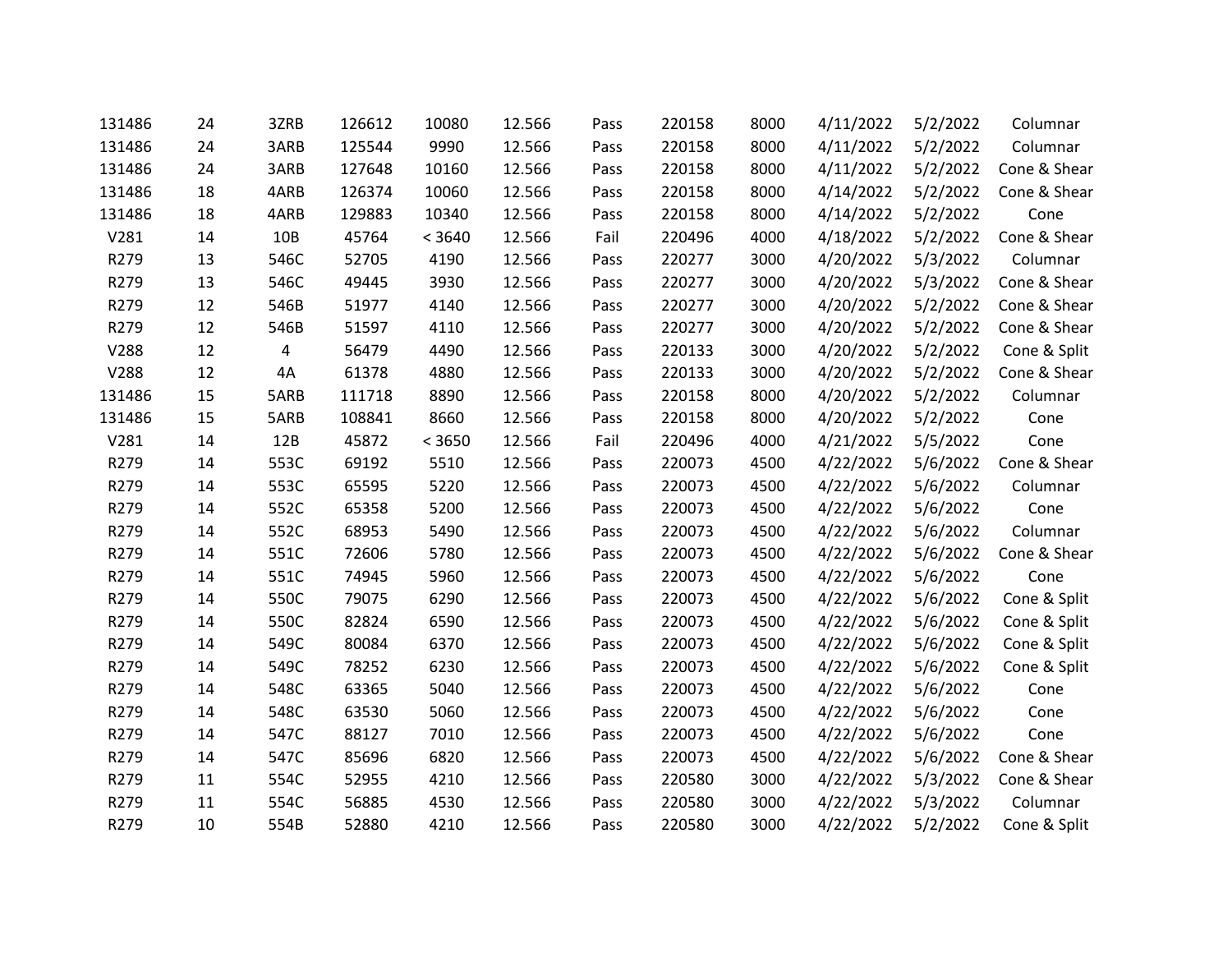| R279          | 10             | 554B           | 53911 | 4290   | 12.566 | Pass | 220580 | 3000 | 4/22/2022 | 5/2/2022 | Cone & Shear |
|---------------|----------------|----------------|-------|--------|--------|------|--------|------|-----------|----------|--------------|
| V288          | 11             | 6B             | 55165 | 4390   | 12.566 | Pass | 220133 | 3000 | 4/25/2022 | 5/6/2022 | Cone & Shear |
| V288          | 11             | 6C             | 57127 | 4550   | 12.566 | Pass | 220133 | 3000 | 4/25/2022 | 5/6/2022 | Columnar     |
| V281          | 7              | 15C            | 40803 | < 3250 | 12.566 | Fail | 220496 | 4000 | 4/25/2022 | 5/2/2022 | Columnar     |
| V281          | 7              | 16C            | 40580 | 3230   | 12.566 | Pass | 220149 | 3000 | 4/26/2022 | 5/3/2022 | Cone & Split |
| R279          | 6              | 555C           | 48003 | 3820   | 12.566 | Pass | 220277 | 3000 | 4/27/2022 | 5/3/2022 | Cone         |
| R279          | 6              | 555C           | 48885 | 3890   | 12.566 | Pass | 220277 | 3000 | 4/27/2022 | 5/3/2022 | Cone & Shear |
| R279          | 5              | 555B           | 48642 | 3870   | 12.566 | Pass | 220277 | 3000 | 4/27/2022 | 5/2/2022 | Columnar     |
| R279          | 5              | 555B           | 49417 | 3930   | 12.566 | Pass | 220277 | 3000 | 4/27/2022 | 5/2/2022 | Cone & Shear |
| R279          | $\overline{7}$ | 563B           | 59124 | 4700   | 12.566 | Pass | 220428 | 3000 | 4/28/2022 | 5/5/2022 | Cone         |
| R279          | 7              | 563B           | 60019 | 4780   | 12.566 | Pass | 220428 | 3000 | 4/28/2022 | 5/5/2022 | Cone & Split |
| R279          | 7              | 562B           | 68829 | 5480   | 12.566 | Pass | 220428 | 3000 | 4/28/2022 | 5/5/2022 | Cone & Shear |
| R279          | $\overline{7}$ | 562B           | 65519 | 5210   | 12.566 | Pass | 220428 | 3000 | 4/28/2022 | 5/5/2022 | Columnar     |
| R279          | $\overline{7}$ | 561B           | 61880 | 4920   | 12.566 | Pass | 220428 | 3000 | 4/28/2022 | 5/5/2022 | Columnar     |
| R279          | 7              | 561B           | 62724 | 4990   | 12.566 | Pass | 220428 | 3000 | 4/28/2022 | 5/5/2022 | Cone & Split |
| R279          | $\overline{7}$ | 560B           | 55430 | 4410   | 12.566 | Pass | 220428 | 3000 | 4/28/2022 | 5/5/2022 | Cone & Shear |
| R279          | $\overline{7}$ | 560B           | 56446 | 4490   | 12.566 | Pass | 220428 | 3000 | 4/28/2022 | 5/5/2022 | Cone & Shear |
| R279          | 7              | 559B           | 52631 | 4190   | 12.566 | Pass | 220428 | 3000 | 4/28/2022 | 5/5/2022 | Cone         |
| R279          | 7              | 559B           | 49341 | 3930   | 12.566 | Pass | 220428 | 3000 | 4/28/2022 | 5/5/2022 | Cone         |
| R279          | $\overline{7}$ | 558B           | 51887 | 4130   | 12.566 | Pass | 220428 | 3000 | 4/28/2022 | 5/5/2022 | Cone         |
| R279          | $\overline{7}$ | 558B           | 54846 | 4360   | 12.566 | Pass | 220428 | 3000 | 4/28/2022 | 5/5/2022 | Cone & Split |
| R279          | 7              | 557B           | 69607 | 5540   | 12.566 | Pass | 220428 | 3000 | 4/28/2022 | 5/5/2022 | Cone & Shear |
| R279          | 7              | 557B           | 66648 | 5300   | 12.566 | Pass | 220428 | 3000 | 4/28/2022 | 5/5/2022 | Columnar     |
| R279          | 7              | 556B           | 50864 | 4050   | 12.566 | Pass | 220428 | 3000 | 4/28/2022 | 5/5/2022 | Cone         |
| R279          | 7              | 556B           | 54371 | 4330   | 12.566 | Pass | 220428 | 3000 | 4/28/2022 | 5/5/2022 | Cone & Split |
| V264          | 5              | 1D             | 54022 | 4300   | 12.566 | Pass | 220351 | 3000 | 4/28/2022 | 5/3/2022 | Columnar     |
| V264          | 5              | 1E             | 44066 | 3510   | 12.566 | Pass | 220351 | 3000 | 4/28/2022 | 5/3/2022 | Cone & Shear |
| V281          | $\overline{7}$ | 17C            | 30967 | < 2460 | 12.566 | Fail | 220603 | 4000 | 4/29/2022 | 5/6/2022 | Cone         |
| <b>CNV206</b> | 18HR           | 17A            | 76685 | 6100   | 12.566 | Pass | 220331 | 3000 | 4/30/2022 | 5/1/2022 | Cone & Shear |
| <b>CNV206</b> | 18HR           | 17B            | 65220 | 5190   | 12.566 | Pass | 220331 | 3000 | 4/30/2022 | 5/1/2022 | Cone & Shear |
| <b>CNV323</b> | 18HR           | 1B             | 73528 | 5850   | 12.566 | Pass | 220330 | 3000 | 4/30/2022 | 5/1/2022 | Cone & Shear |
| <b>CNV323</b> | 18HR           | 1 <sup>C</sup> | 73151 | 5820   | 12.566 | Pass | 220330 | 3000 | 4/30/2022 | 5/1/2022 | Shear        |